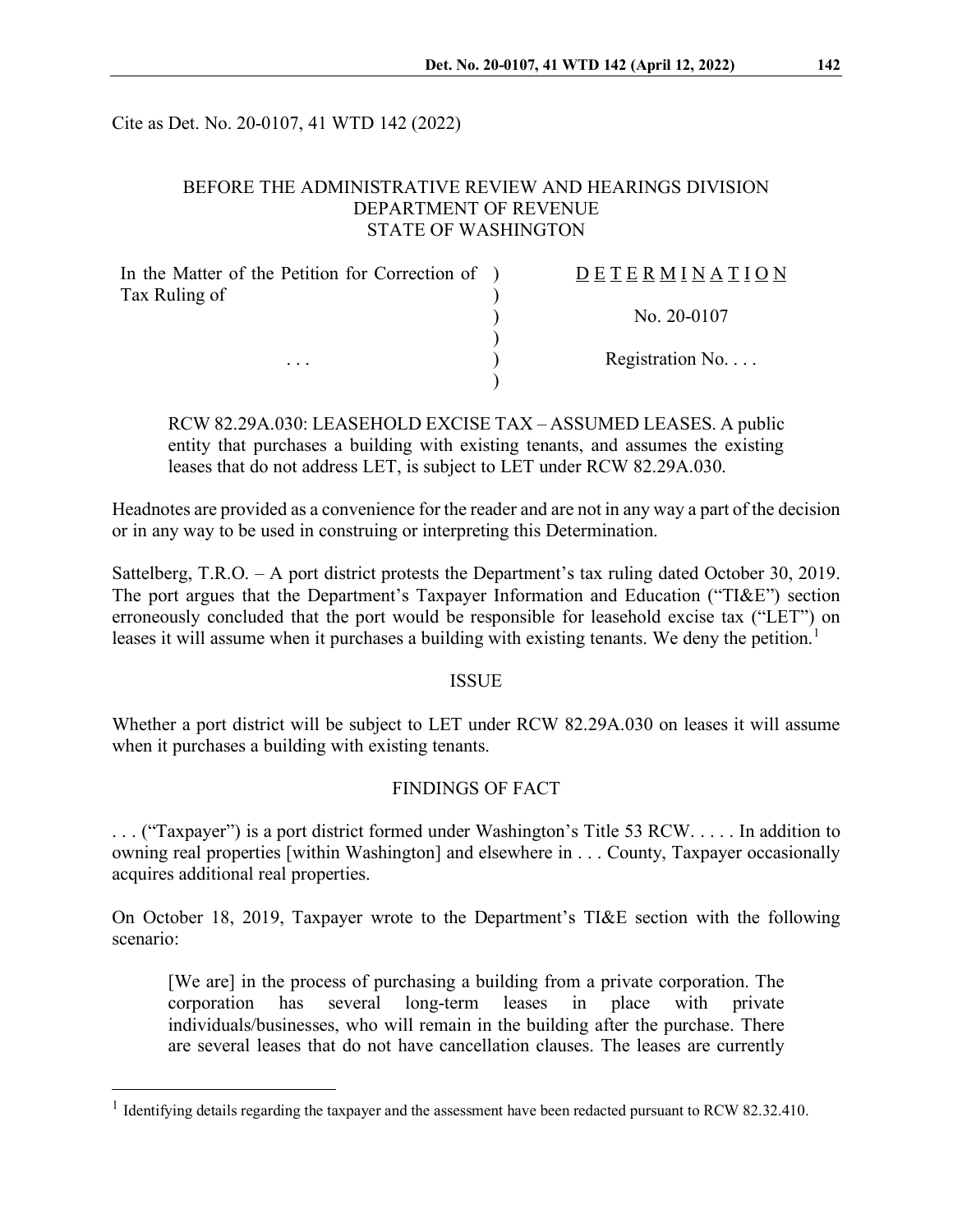written with no building expenses being passed through, all utilities, insurance and real estate taxes are paid and absorbed by the building owner. As a government entity, we charge current tenants in the building we own . . . % leasehold tax on the rents that are collected. These purchased leases do not have an allowance for collecting leasehold taxes.

TI&E tax ruling dated October 30, 2019. Taxpayer then went on to ask TI&E if an exemption or exclusion from LET applied in these circumstances, since the to-be acquired leases did not have a mechanism for paying or collecting LET. On October 30, 2019, TI&E issued Taxpayer a tax ruling stating:

It does not appear that there is an exemption or exclusion from the tax, for the situation you have described.

Any use of public property is subject to leasehold excise tax in which the user of the property would be subject to real or personal property tax if they owned the property outright. While the law allows some specific exemptions (RCW 82.29A), there are no exemptions based on the facts you have provided.

TI&E tax ruling dated October 30, 2019.

Taxpayer timely sought review of the tax ruling. Taxpayer argues that the circumstances here create an exclusion from LET because there is no "leasehold interest," as statutorily defined, nor is Taxpayer a "lessor," as defined by regulation. Taxpayer further argues that, if imposed here, the LET would be tantamount to an impermissible property tax.

In support of its petition, Taxpayer explains that the leases it plans to acquire provide that the landlord is responsible for real property taxes on the premises and that the tenant is responsible for any personal property taxes. Taxpayer explains that the rent section of the leases do not address any payment of LET, nor does any other part of the leases.

### ANALYSIS

LET is imposed for the "act or privilege of occupying or using publicly owned . . . real or personal property through a leasehold interest . . . ." RCW 82.29A.030(1). The private entity, or lessee, is responsible for payment of LET to the public entity, or lessor. RCW 82.29A.050(1). The public entity is responsible to collect LET and remit it to the Department. *Id*.

A. Leasehold Interest and Lessor

"Leasehold interest" is defined as:

. . . *an interest in publicly owned* . . . *real* or personal *property which exists by virtue of any lease*, permit, license, or any other agreement, written or verbal, *between the owner of the property and a person who would not be exempt from property taxes*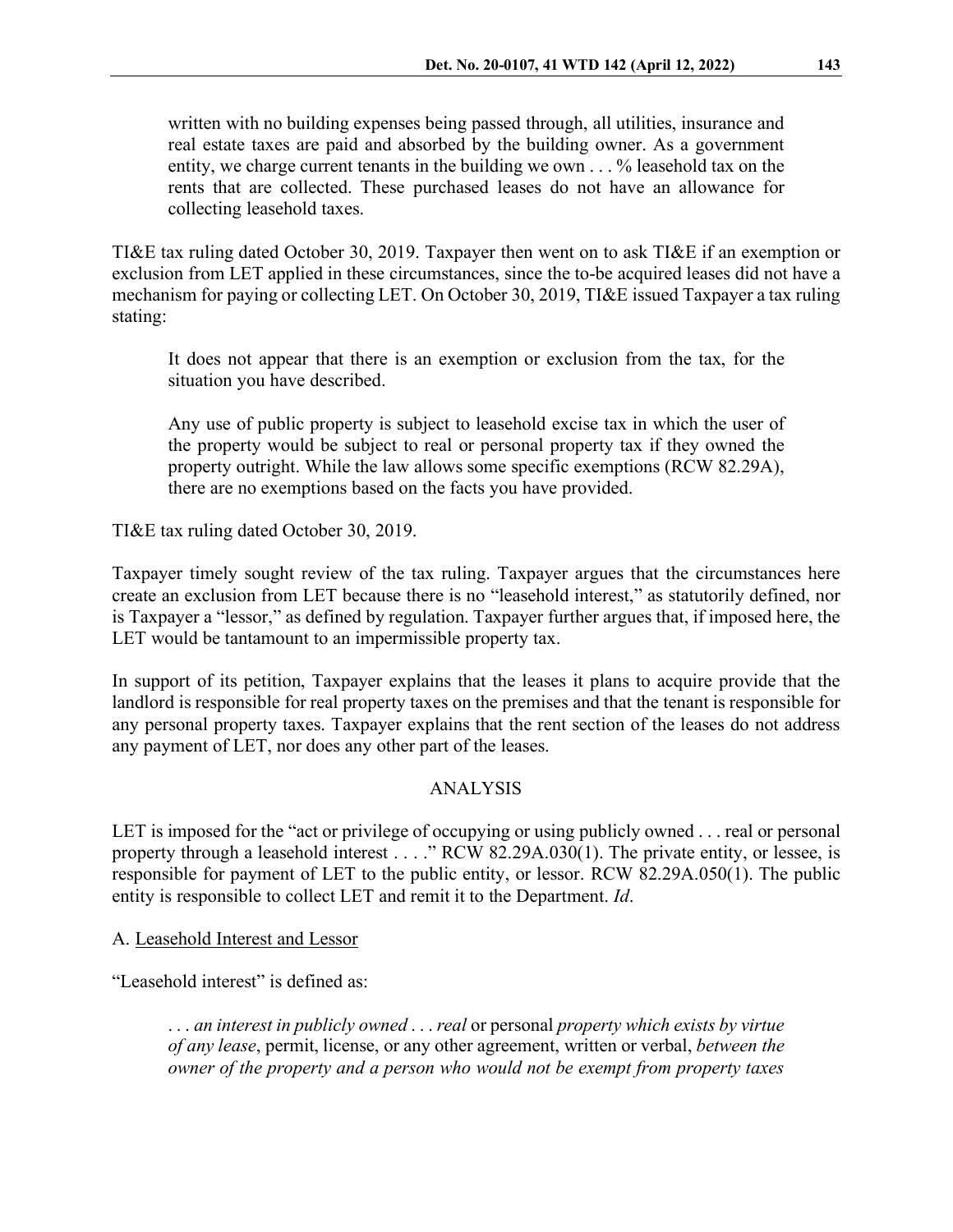*if that person owned the property in fee, granting possession and use, to a degree* less than fee simple ownership . . . .

### RCW 82.29A.020(1)(a) (emphasis added).

Taxpayer argues that there is no "leasehold interest" here because the lease is not between Taxpayer, "the owner of the property," and the private entities, "persons who would not be exempt from property taxes if that person owned the property in fee." In support of its argument, Taxpayer cites to *In re K-Fabricators, Inc.*, 135 B.R. 654 (1992), a decision from the United States Bankruptcy Court, Western District of Washington. We first note that federal authority is not controlling when interpreting state statutes. *Bravo v. Dolsen Companies*, 125 Wn.2d 745, 753, 888 P.2d 147 (1995). However, federal authority, such as the opinion of a bankruptcy court, can be persuasive. *Id*.; *see also Green River Community College, District No. 10 v. Higher Education Personnel Board*, 107 Wn.2d 427, 730 P.2d 653 (1986) ("While not controlling, decisions under the NLRA are persuasive in construing state labor acts which appear to be based on or are similar to the federal act."); *Inland Empire Distribution Systems, Inc. v. Utilities and Transportation Commission*, 112 Wn.2d 278, 770 P.2d 624 (1989) ("While ICC interpretations of federal statutes similar to state statutes are persuasive authority, they are not controlling").

In *K-Fabricators,* a private owner of real property leased the real property to a private tenant. *K-Fabricators*, 135 B.R. at 656. During the course of the lease, the Port of Tacoma purchased the real property. *Id*. The tenant failed to pay rent or LET, and later filed for bankruptcy. *Id*. The Port of Tacoma pursued its interest in bankruptcy court by claiming it was owed a debt for the unpaid rent and LET. *Id*. The bankruptcy court held that the tenant was liable to the Port for the rental of the property, but did not owe any LET. *Id*. at 658-659. In reaching this conclusion, the bankruptcy court reasoned:

There is no taxable "leasehold interest" in the present case: [the tenant] negotiated with private landlords, rather than a public owner. The essential statutory predicate, an agreement with a public owner, is missing. This analysis is buttressed by the purpose section of the leasehold excise tax chapter, RCW 82.29A.010, in which the Legislature recognized that, notwithstanding Washington's constitutional exemption of publicly-owned property from property taxes, private leases of such properties receive substantial [property tax-funded] benefits from local units of government.

*Id*. at 658. The court went on to add:

There has been no showing of any increase in government services provided to [the tenant] as a result of the Port's acquisition of the property; if the (presumably fair) compensation governmental entities previously received from the [prior owners] ceased upon the Port's purchase, [the tenant] is not responsible, and it ought not be charged equitably with any consequences.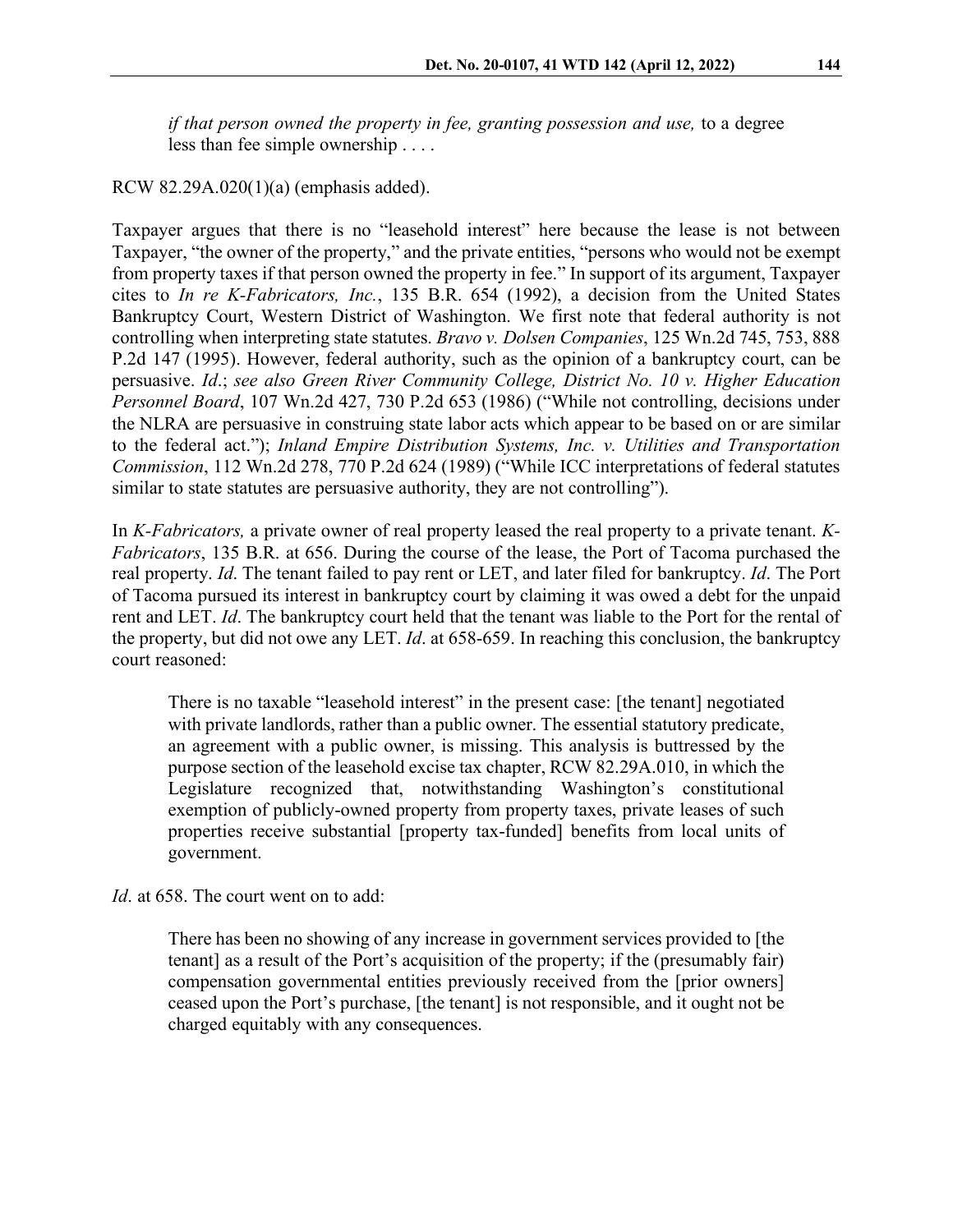# *Id*. [2](#page-3-0)

*K-Fabricators* was decided in 1992. The court, in that case, focused on a prior agreement with the prior landlord and misconstrued how the LET applies. Here, Taxpayer clearly has an agreement to lease property to a private tenant, which is covered by the definition of "leasehold interest" in RCW 82.29A.020(1)(a), regardless of whether the prior lease was with a private landlord.

To further explain the definition of "leasehold interest," the Department promulgated WAC 458-  $29A-100(2)(g)$ , which includes the following in the definition of "leasehold interest:"

(i) Regardless of what term is used to label an agreement providing for the use and possession of public property or property of a community center which is exempt from property tax by a private party, *it is necessary to look to the actual substantive arrangement between the parties in order to determine whether a leasehold interest has been created*.

(ii) *Both possession and use are required to create a leasehold interest, and the lessee must have some identifiable dominion and control over a defined area to satisfy the possession element*. The defined area does not have to be specified in the agreement but can be determined by the practice of the parties. This requirement distinguishes a taxable leasehold interest from a mere franchise, license, or permit.

(Emphasis added.)

We have previously addressed the "possession and use" element in Det. No. 18-0016, 37 WTD 231 (2018). In 37 WTD 231, a municipal corporation contested the Department's assessment of LET on fees the municipality received from issuing street obstruction permits. 37 WTD at 232. We held that the Department properly assessed the LET because the permits granted "the right to possess and use a defined portion of the public right of way." 37 WTD at 233. By looking at the "actual substantive arrangement between the parties," we found that the possession and use elements were met, and so a leasehold interest existed.

So, in determining whether a leasehold interest has been created under RCW 82.29A.020(1)(a) and WAC  $458-29A-100(2)(g)$ , we examine the actual substantive arrangement between the parties. The arrangement of the parties here is that the public party, Taxpayer, will own a commercial office building. Private tenants will lease space under a lease negotiated between the tenants and the prior private owner, and those leases will continue to be effective after Taxpayer acquires the real property. This arrangement will grant exclusive dominion and control to the private tenants under the terms of the assumed leases. By looking at the "actual substantive arrangement between the parties" here, we find that the possession and use elements will be met, and so a leasehold interest will exist.

Taxpayer argues that *K-Fabricators* controls and dictates the result that no leasehold interest exists. We disagree. First, as explained above, *K-Fabricators* is a federal bankruptcy court opinion

<span id="page-3-0"></span><sup>&</sup>lt;sup>2</sup> The court also indicated that: "Even if the analysis in this part is incorrect, and the leasehold tax is payable in such circumstances, the value of the property to the estate would be reduced by the amount of any tax due." *Id*. at 658-659.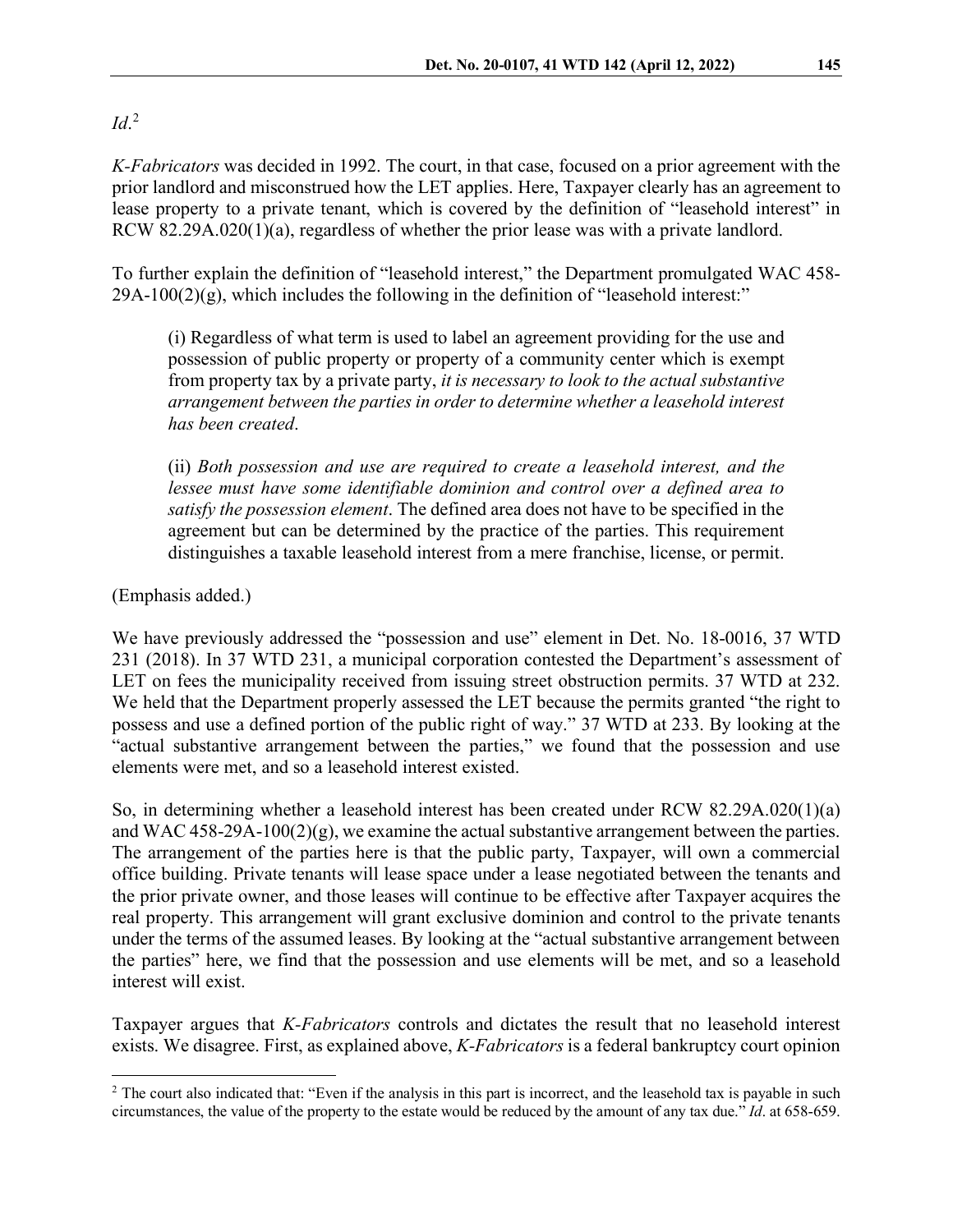and federal court opinions provide persuasive authority, at most. Second, however, we do not find the *K-Fabricators* opinion persuasive. While the court cites to the definition of leasehold interest in RCW 82.29A.020(1)(a) (". . . which exists by virtue of any lease, permit, license, or any other agreement, written or verbal, between the owner of the property and a person who would not be exempt from property taxes if that person owned the property in fee . . ."), the analysis is superficial and does not assist us in reaching a conclusion. After stating that K-Fabricators negotiated with private landlords, the court concludes that "[t]he essential statutory predicate, an agreement with a public owner, is missing." *Id.* at 658. The court fails to analyze what was the legal effect of the lease assumption, perhaps because of the particular facts regarding the assumption in that case.<sup>[3](#page-4-0)</sup> In Washington, the assignee to a contract stands in the shoes of the assignor. *Northwest Business Finance, LLC v. Able Contractor, Inc*., 196 Wn. App. 569, 575, 383 P.3d 1074 (2016) (citing *Kendrick v. Davis*, 75 Wn.2d 456, 463, 452 P.2d 222 (1969)). Thus, while Taxpayer here will not be the named party on the leases, it will be standing in the shoes of the named party, the prior lessor, and will therefore have an agreement with the lessees, the private tenants. This is why we find *K-Fabricators* unpersuasive.

Having found that the "actual substantive arrangement of the parties" is one of a leasehold as it meets both the possession and use elements, we hold that a "leasehold interest" is present. We also note that *Crystal Mountain, Inc. v. Dep't of Revenue*, 173 Wn. App. 925, 295 P.3d 1216 (2013), supports this conclusion. In *Crystal Mountain*, a corporation operated a ski resort on federal land under a special use permit from the United States Forest Service. *Id*. at 928. Crystal Mountain paid LET for years 2002 through 2006, and sought a refund of the LET paid. *Id*. at 930. Crystal Mountain argued that the special use permit did not create a taxable "leasehold interest" under RCW 82.29A.020 because it did not grant Crystal Mountain a right of possession. *Id*. at 931. The Washington Court of Appeals rejected this argument, holding that the LET statute "treats possession and occupancy as interchangeable concepts." *Id*. at 931. The Court of Appeals found Crystal Mountain's permit terms sufficient to meet "possession and use" under RCW 82.29A.020(1). *Id*. at 936.

Taxpayer also argues that it does not meet the definition of "lessor" in WAC 458-29A-100(2)(i) because it did not grant the leasehold interests. "Lessor" is defined as "an entity exempt from property tax obligations pursuant to Article 7, section 1 of the state Constitution . . . that grants a leasehold interest in public property . . . to a private person or entity." WAC 458-29A-100(2)(i). As we held above, there is a "leasehold interest" here through the "actual substantive arrangement of the parties." Taxpayer has not granted this leasehold interest by being a party to the leases themselves, but will grant a leasehold interest as successor to the leases. Thus, it qualifies as a "lessor" under WAC 458-29A-100(2)(i).

#### B. Tax on Public Property

Taxpayer argues that the imposition of LET by the Department in these circumstances amounts to an unconstitutional property tax, as discussed in *Washington Public Ports Ass*'*n v. Dep't of Revenue*, 148 Wn.2d 637, 62 P.3d 462 (2003). In *Washington Public Ports*, the state's trade

<span id="page-4-0"></span><sup>&</sup>lt;sup>3</sup> The Bankruptcy Court had noted in its facts that the "record does not disclose any consent to the assignment by K-Fabricators" and "the lease was never assumed by the Trustee," although it doesn't appear to rely on these [statements] in its analysis. *Id*. at 656.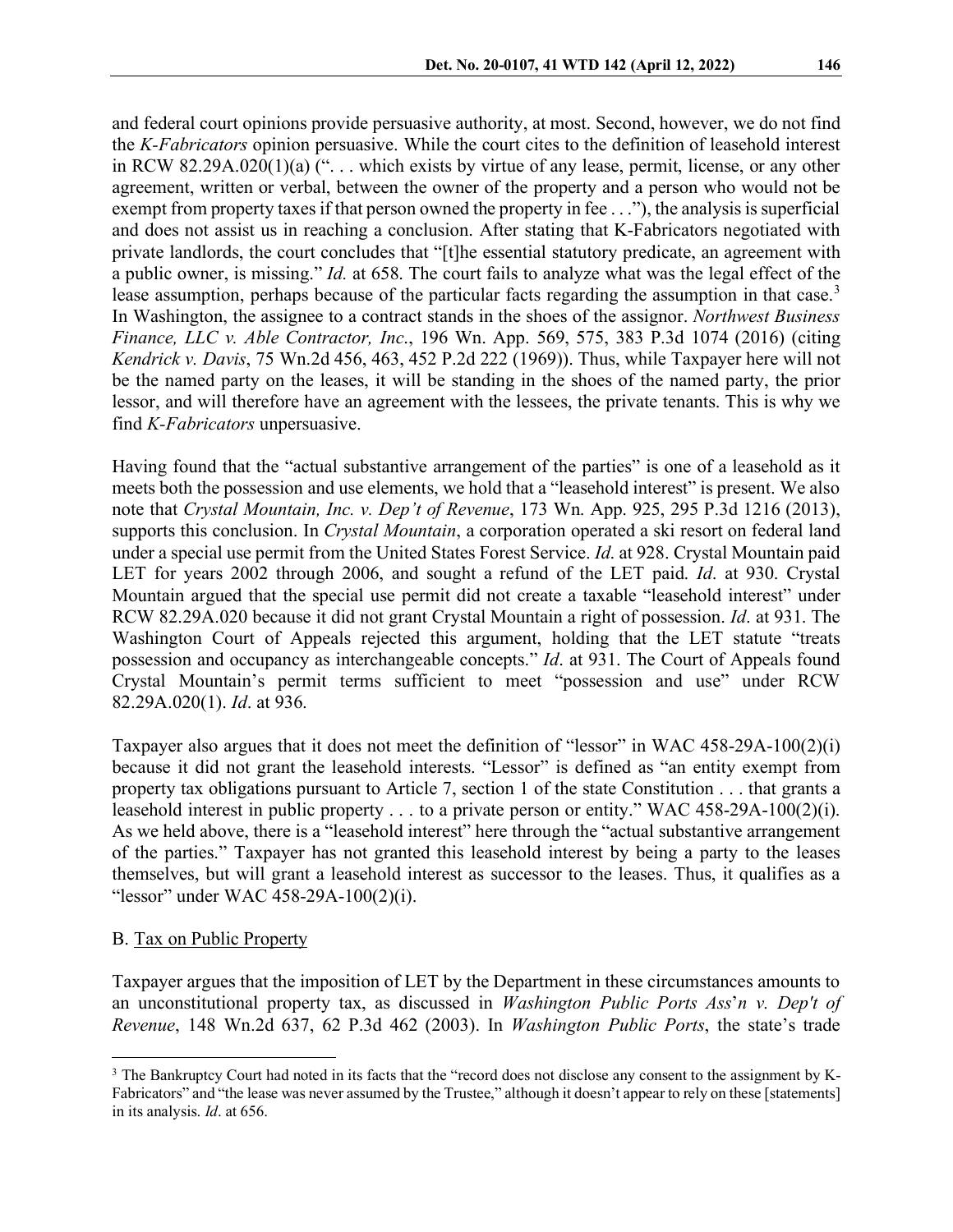association for ports sued the Department after the Department promulgated regulations regarding LET. *Washington Public Ports*, 62 P.3d at 464. One of the regulations, WAC 458-29A-500, held ports liable for unpaid or uncollected LET in certain circumstances. The Washington Public Ports Association ("WPPA") argued that WAC 458-29A-500 was beyond the Department's statutory authority and also amounted to an unconstitutional property tax. *Id*.

In denying WPPA's statutory authority argument, the Washington Supreme Court noted that the underlying statute at issue, RCW 82.29A.050, states that the public lessor is "*fully liable* for collection *and* remittance" of LET. *Id*. at 467 (emphasis in original). The Supreme Court went on to note that RCW 82.29A.050(2) states that "'Where a lessee has failed to pay to the lessor the tax imposed by this chapter and the lessor has not paid the amount of the tax to the department, the department *may, in its discretion*, proceed directly against the lessee for collection of the tax.'" *Id*. (emphasis in original). The Supreme Court stated "[t]his language clearly demonstrates that the public lessor is held liable for uncollected LET." *Id*. After looking at the dictionary definitions of "full" and "liable," the Supreme Court stated " . . . we find that the public lessor is entirely, i.e. fully, responsible for the collection and remittance of the LET – even if the LET is uncollected." *Id*.

In denying WPPA's unconstitutional property tax argument, the Washington Supreme Court drew a distinction between LET and other taxes that the Supreme Court had previously held amounted to property taxes. In making this distinction, the Supreme Court held that "LET cannot be considered a property tax that is directly imposed on the ports." *Id*. at 468. Instead, the Supreme Court held that "LET is indeed an excise tax." *Id*. at 469. The Supreme Court further concluded that "[t]he public lessor is liable for the amount of the LET only when it permits a private lessee to occupy and use its property by way of a lease, and fails to collect the tax from the private lessee and remit the same to DOR." *Id*.

Here, Taxpayer argues that the imposition of LET is akin to an unconstitutional property tax because Taxpayer has no discretion to permit, deny, or alter the terms of the lease that it assumed. Even if Taxpayer is unable to collect LET from its tenant under the terms of the lease it assumed, there is nothing in the law that prevents rent collected from the terms of the lease from being subject to LET. We also disagree that the imposition of the LET to the taxable rents from these tenants amounts to an unconstitutional property tax. As the Washington Supreme Court held in *Washington Public Ports*, "[t]he public lessor is liable for the amount of the LET only when it permits a private lessee to occupy and use its property by way of *a lease*, and fails to collect the tax from the private lessee and remit the same to DOR." *Id*. (emphasis added). That situation described by the Supreme Court is precisely what we have here: a private entity is occupying what is now public property by way of a lease, and the public lessor is failing to collect the LET. As *Washington Public Ports* instructs, "the public lessor is entirely, i.e., fully, responsible for the collection and remittance of the LET – even if the LET is uncollected." *Id*. at 467. Thus, under *Washington Public Ports,* we hold that this is not an unconstitutional property tax, but a properly imposed excise tax.